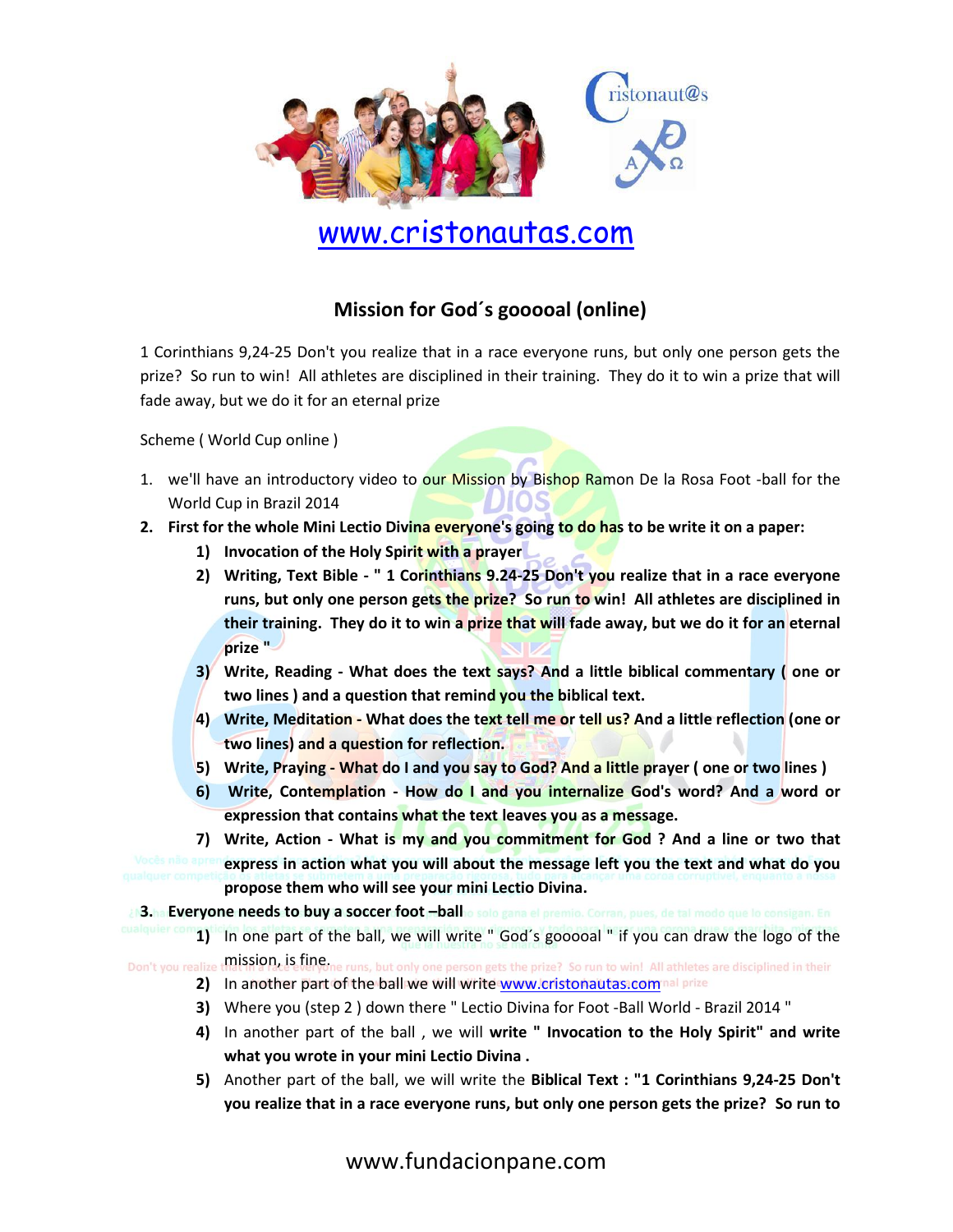

## www.cristonautas.com

**win! All athletes are disciplined in their training. They do it to win a prize that will fade away, but we do it for an eternal prize"**

- **6)** In another part of the ball , we will write **" Reading - What does the text says? ," and below that what you wrote in your mini Lectio Divina**
- **7)** In another part of the ball , we will write **"Meditation - What does the text tell me or tell us?** and below that what you wrote in your mini Lectio Divina
- **8)** In another part of the ball , we will write **Praying - What do I and you say to God?, and below that what you wrote in your mini Lectio Divina**
- **9)** In another part of the ball , we will write "**Contemplation - How do I and you internalize God's word ?"** , **and below that what you wrote in your mini Lectio Divina**
- **10)** In another part of the ball , we will write **"Action - What is my and your commitment to God ? "** , **And below that what you wrote in your mini Lectio Divina and Amen**

#### **4. Recording Video ( Youtube Only ) .**

- **1)** First, on each finger of right or left hand, or whatever you like, going to write on each finger the name of each of one the people you 're inviting to pray with you and you threw the challenge for them to do the same as you; and on the palm write God.
- **2)** Prepare with the ball at the starting point is "God's Gooooal"
- **3)** You get in front of the video camera and you start recording
- **4)** Where it is written " God´s gooooal" or "logo" should be on your right or left hand in front of the camera.
- **5)** Introduce yourself
- **6)** Say, I'm from ….. and I'm a Cristonaut@ , our mission is "To teach the Word of God with Lectio Divina, the New Evangelization and the Information and Communication **Technologies."** adios? Muitos correm, mas
- **7)** Say, Our Mission to the World Cup Brazil 2014 is " To teach praying to our brothers " and
- scoring the " God's gooooal", pero uno solo gana el premio. Corran, pues, de tal modo que lo consigan. En **8)** Say, So, I challenge and invite you to pray to my friends and put forward your right hand
- or left with a closed fingers and you're opening it and show the name of each person Don't you realize and saying her name , and when you finish to mention all " Say all of you with me and God " and show the whole hand
	- **9)** Say, now , follow me.
	- **10)** Say : Our Lectio Divina is going to be **called Cristonautas - " Lectio Divina for the World Cup Soccer foot - ball Brazil 2014 " ( You already wrote previously a part of the ball)**